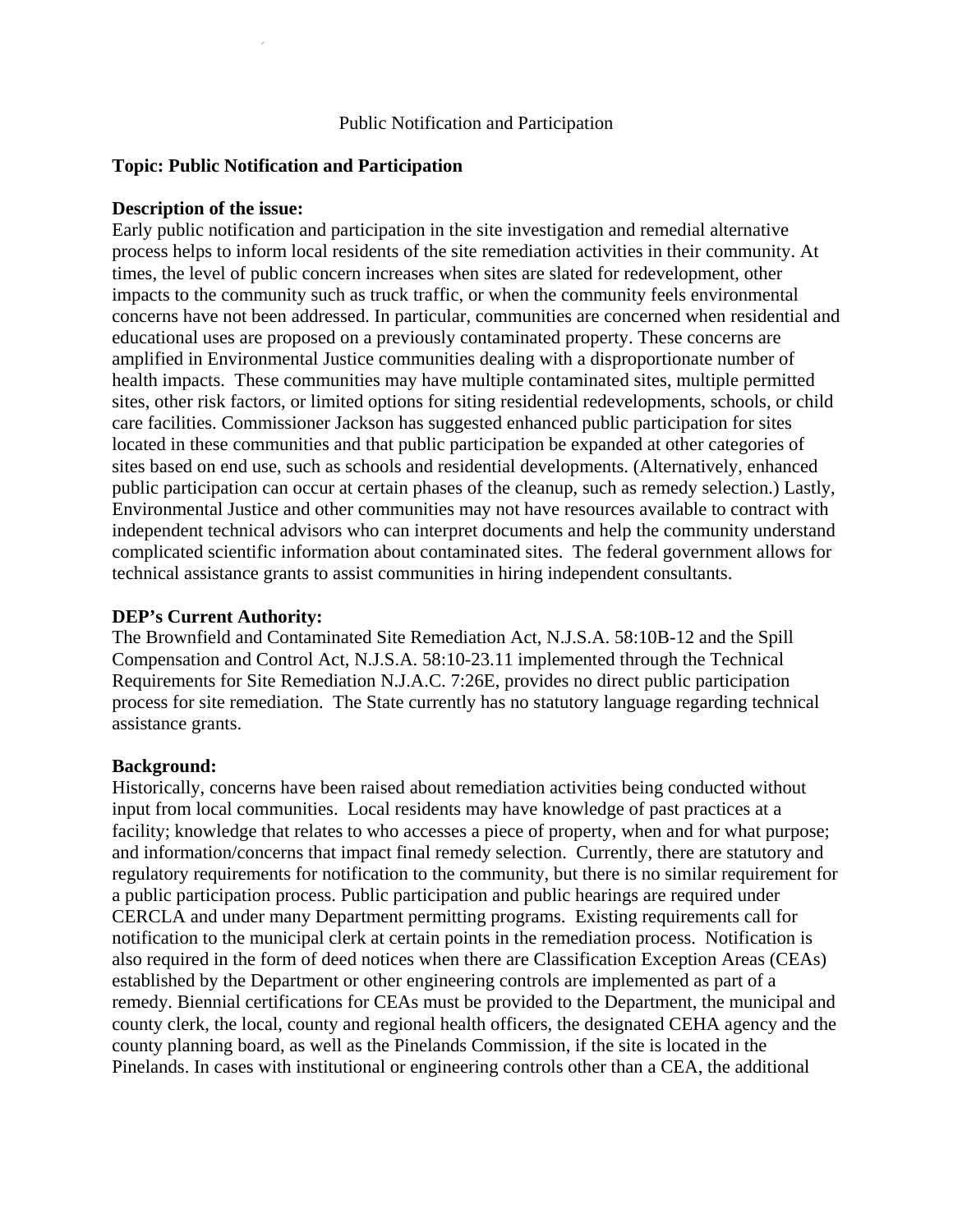requirement for biennial certification and deed notice submittals go to municipal and county clerks and to designated local, county and regional health departments, each owner of property at the site and the Department.

Formal public input into remedy selection is only mandated for CERCLA (Superfund) sites in New Jersey. This process involves a public meeting and a responsiveness summary that addresses both verbal and written comments on the proposed remedy and requires that the comments be factored into the final remedy decision. Such a requirement does not exist under current law in New Jersey. The Department informally follows the federal model of community outreach and provides a public comment period for state-lead CERCLA sites once a remedy has been selected.

To address the absence of more direct public notification of site remediation activities, the Legislature passed the Municipal Notification Act in August 2006. The Act requires all parties responsible for remediation to provide municipal notification of their intent to conduct remedial actions and to advise a municipality of its right to receive any associated reports upon request. It further directs the Department to develop regulations to ensure notification to residents at various points in the remediation process. These regulations were proposed in the August 6, 2007 issue of the New Jersey Register as changes to the Technical Requirements. The proposed changes require public and municipal notification at the onset of both the remedial investigation and the remedial action and create a petition process for communities wishing more extensive outreach and communication. The rule, however, does not require public participation in remedy selection. Such a change would require a legislative change.

The federal government provides Technical Assistance Grants (TAGs) to communities to help them participate in decision making at eligible Superfund sites. TAGs are available at sites that are on EPA's National Priorities List and for which a response action has begun. The TAGs are awarded directly to community groups. New Jersey does not currently fund citizen groups to hire their own experts when there are local concerns over remediation activities in their community. It would require a legislative change and a source of funding for the Department to issue TAGs.

### **Stakeholder comments:**

Some stakeholders supported the idea of early public participation in the site investigation and remedial alternatives process. They suggested that the current system is flawed because there are no requirements for public participation, and meaningful public participation must include opportunities for comment and input into the cleanup plan, remedy selection, future use of the site and overall community development plan. The stakeholders raised the idea of having a "Superfund type" process for public participation in remedy selection. They noted that this process could involve a public meeting and a responsiveness summary that addresses both verbal and written comments on the proposed remedy and includes a response to comments or objections. They noted a final remedy decision should factor in the public's comments.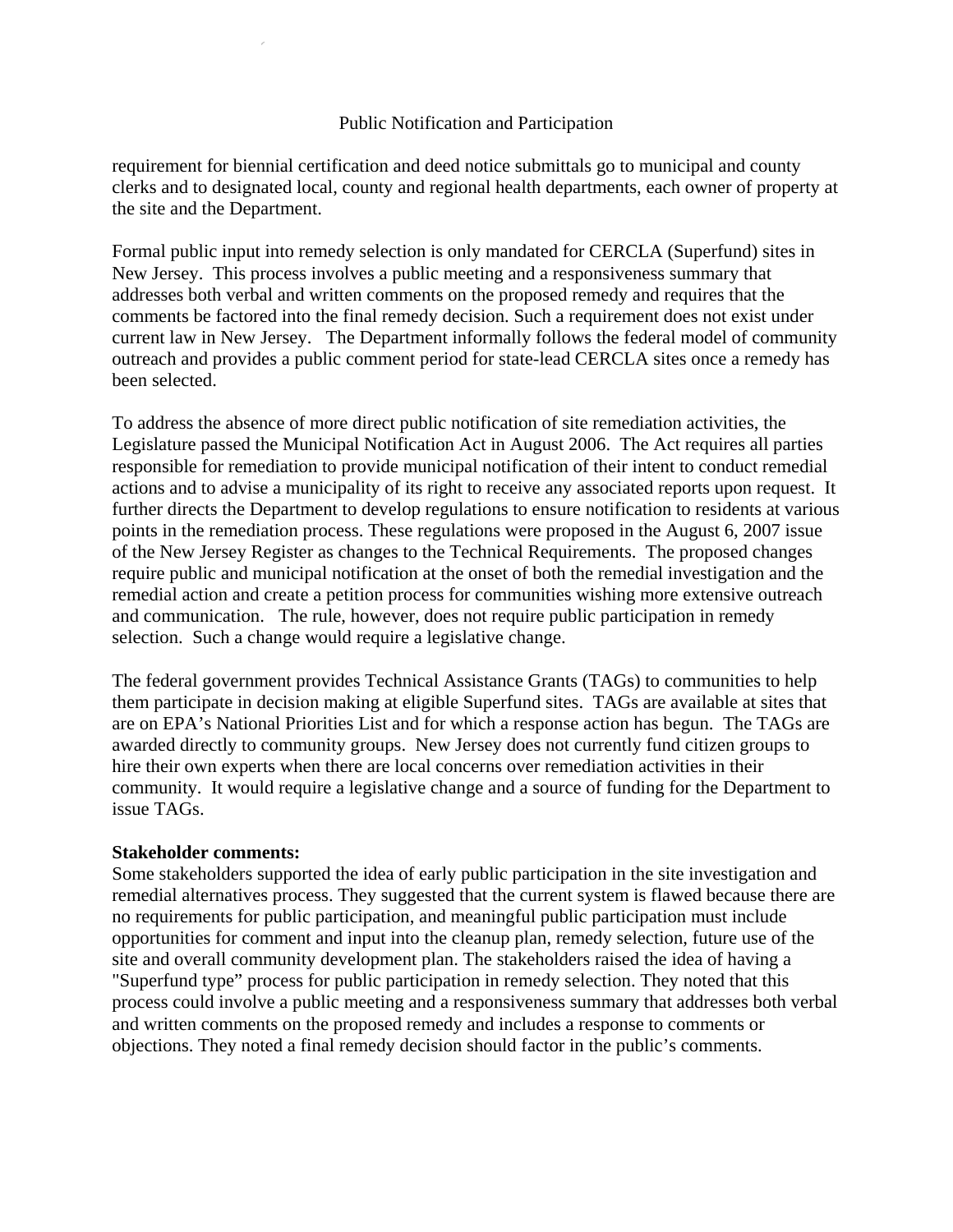Some stakeholders expressed several concerns about such a process. It was noted that as the Department has already acknowledged a drain on existing resources and that new public participation/public hearing requirements would further stress Department staff and money. Additionally, a public input process could add substantially to the time it takes to remediate a site which could be a disservice to the public since many sites are currently not moving forward in a timely manner. It was suggested that the Department institute a pilot program to accurately assess public sentiment as well as staff resources, rather than promulgating the final rule.

There was concern that public input could result in unnecessary changes being made to remediation strategies that were technically sound and adequately protective. The stakeholders suggested that since the approval of a proposed remedial action is based on whether the remedial action will be protective of human health and the environment, it is unclear how public participation would add to the process. Some stakeholders were also concerned that this process could provide groups that are not directly impacted by the cleanup of the site the ability to delay or derail the cleanup. They suggested that notification requirements should be crafted to ensure that notification is made to those with the greatest likelihood of being impacted, rather than a blanket notification that disregards the location of the contamination or other associated site conditions. While some of the stakeholders firmly support and believe in meaningful communication and notification where risks are real and where potential impact exists, they feel there should be no new notification requirements because this communication and notification already exists, and continues to occur on a regular basis.

Stakeholders expressed concern that additional notification requirements will result in extra costs to, and drains on municipalities as many citizens may contact their mayor or other local officials as a result of the notification process. Conversely, several other stakeholders recommended that posting a sign should be required at all known and suspected contaminated sites to protect against exposure to contamination by unsuspecting users of the site.

The stakeholders noted that additional notification requirements could unnecessarily alarm the public or cause increased distrust of both the Responsible Parties and the Department. Concern was expressed that media coverage would impact the public's view of the remediation process and there would be increased litigation.

Some stakeholders noted that the type of process used for public input is important. Some believe that formal public hearings alone offer limited benefits. It was suggested that a better process included information/education sessions and informal meetings that allow for one-onone questions and answers. Some stakeholders suggested that no specific requirements be imposed, but that the notification process should be flexible to best fit the individual community's needs. They suggested that public notification should be straightforward so that it is not time-consuming or expensive and should be focused on information dissemination, not complex checklists or hearing processes that provide no additional factual input. It was also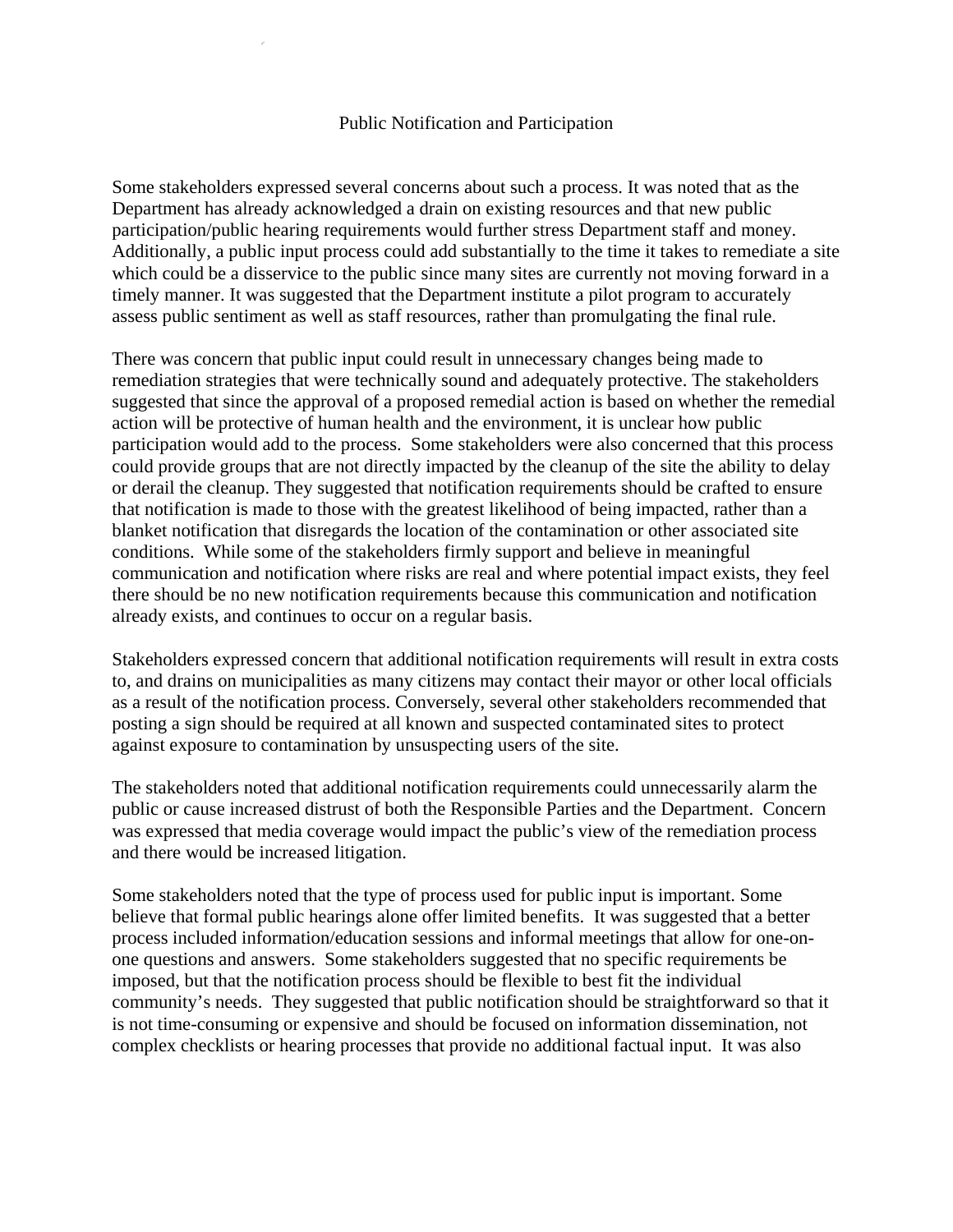noted there might be instances where languages other than English predominate in the affected community and it was suggested that a process be established to address language barriers.

Some stakeholders suggested the Department develop a standardized education process to teach the public about remediation programs in general and not to necessarily provide site-specific details. It could be an efficient way to provide basic information to citizen groups. Further, the Department could post on its website the basic information about sites and the remediation process, including information about the nature and extent of contamination, remediation timelines, milestones, and contact information for the remediating party and assigned Department staff. This would help interested members of the public in providing meaningful input. The Site Remediation Program recognizes the need to provide information to the public and continues to expand both general program and site-specific information on its website. Additionally, the Office of Community Relations (OCR) has developed and hosts semi-annual Site Remediation Basics Workshops for municipalities. OCR continues a municipal outreach program in which OCR proactively reaches out to targeted municipal officials to set up meetings in their communities with the goal of educating them on general Site Remediation policies and providing them with information about existing sites in their municipalities. OCR can examine expanding this type of outreach to other appropriate audiences such as realtors, attorneys and community organizations. Site Remediation does provide reports on its website in which information about a case, such as remedial levels, records of recent documents received or approved by the Department, case manager name and contact information can be obtained. The Department, however, needs to address the performance of these reports.

It was acknowledged that the public participation process would take time and money, so some stakeholders felt the public input process could initially be limited to more complex cases, sites where future site use includes schools, child care facilities and parks, residential areas, or where there is redevelopment involving change of use. Other stakeholders suggested that the requirements should be limited to sites where contaminated media or the remediation process itself occurs off site, rather than transportation of materials to or from the site. It was suggested that the Department set up a tiered approach to notification. The tiered approach would assess the risk(s) for each site and set up a communication plan based on the risks. It was pointed out that in California, public participation is mandated for Tier 1 sites (more complex sites), but also happens in other cases based on the level of public interest. There were those among the regulated community that acknowledged that the presence of such a requirement caused them to think proactively about concerns from the public and thus resolve potential problematic issues early.

There was recognition by most stakeholders that TAGs could be useful. In California, citizen groups can get TAGs from the state to hire their own consultants. In some cases, the responsible party is asked to contribute money to citizen groups for this purpose. The TAGs are modest (\$10-15K) and, while it can extend the time to conduct a remediation, it also can help citizens understand the technical and feasibility issues for themselves and view the process as a more honest one. Consultant assistance can be beneficial when the information about a site is highly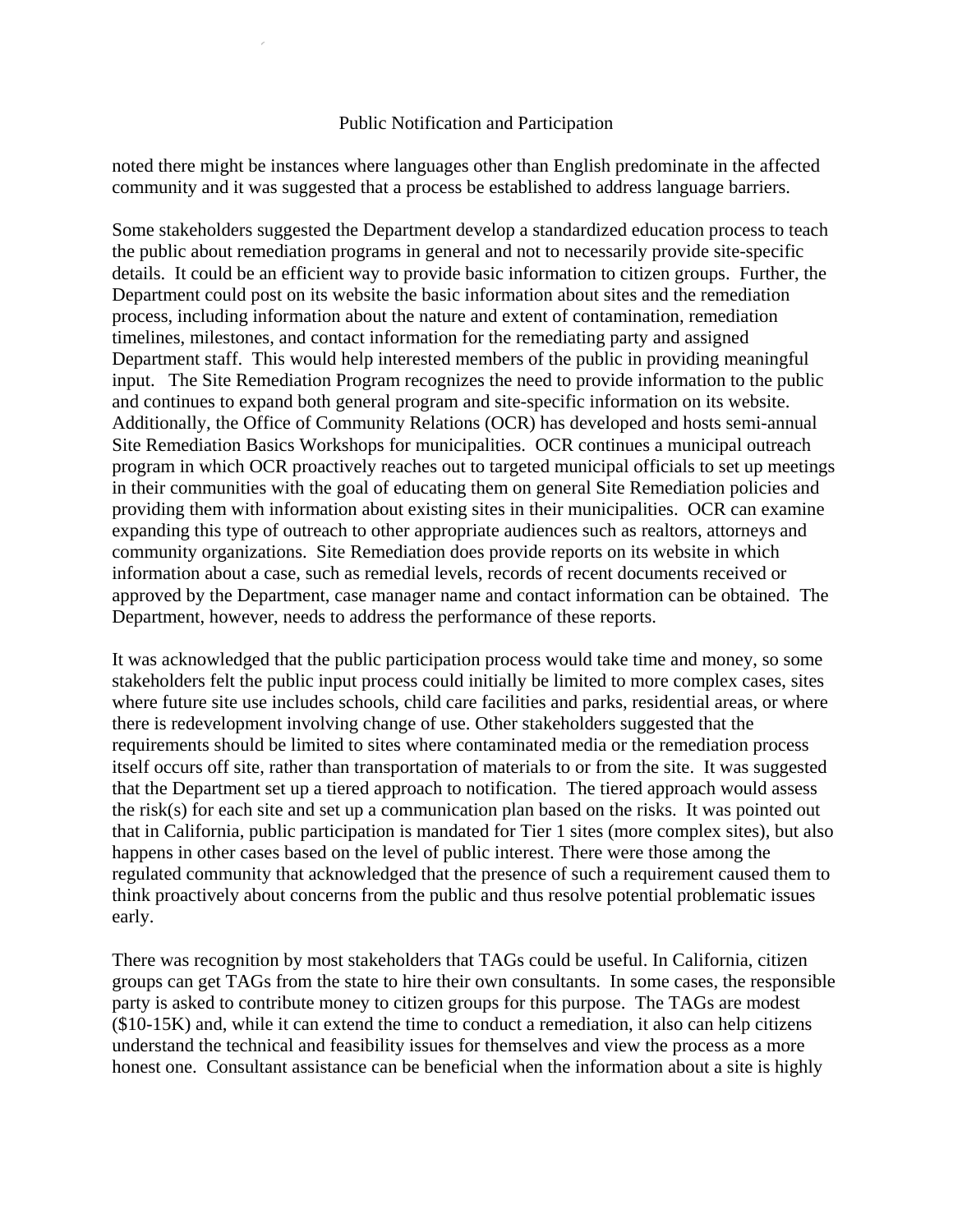technical. It was noted that sometimes it can be difficult for citizens to understand technical discussions. It was also noted that local residents may trust their own consultant more than a responsible party's consultant or the Department. It was noted that it may also be helpful for citizens to have their own consultant because they will be able to come to public meetings better educated; having a better feel for the science behind what is or is not feasible. Stakeholders recognized the value of such funds, but some expressed doubt as to the utility of such funds given the state's oversight capacity. Some stakeholders suggested that licensed site professionals use TAGs to assist communities with limited state oversight. (Please see "Addressing Backlogs" white paper for more information regarding licensed site professionals.) A source of funding would need to be established. Others recognize that there could be instances where local distrust of all parties could make such a grant useful in achieving a cleanup.

It was stated that for some sites a citizens' group may only need to have a qualified consultant read through the technical reports and make a list of questions for them. There was mention of the need for criteria for the type of entity who could provide technical assistance to ensure that such parities are qualified consultants. It was also suggested that the response to their input be considered a work product.

There was discussion of Environmental Justice community's interest in hiring legal services in addition to technical consultants. There is a perception that wealthy communities generally have access to legal help. It was stated that grants for this purpose could be critical in eliminating a perception of unfair treatment of low-income communities.

There was also a recommendation that eligibility for TAGs be tiered according to toxicity, size, time factors and proximity to other community uses (e.g., schools or playgrounds). The desire on the part of community members for earlier and more frequent information sharing would be enhanced by a TAG process.

### **Other States:**

New York State encourages consultation with the public before the Department selects a remedy. New York Department of Environmental Conservation (NYDEC) requires that opportunities for public participation be included in the development and implementation of a remedy, by requiring all remedial programs to include citizen participation activities at some level. A site specific public participation plan describes the level of citizen participation and the tools that will be utilized to facilitate this involvement. The plan must be submitted to the NYDEC for review and approval. Although this plan provides information on the remedial activities and platform for discussion on technical decisions, it doesn't allow the public to select a remedy.

In New York State, not-for-profit groups can apply for TAGs (up to \$50,000 per site) if they are a non-responsible party that may be affected by the site and whose interests represent the community. There are two types of sites that are eligible for TAG: Class 2 sites on the NY Registry of Inactive Hazardous Waste Disposal Sites and sites being remediated under the State's Brownfield Cleanup Program that pose a significant threat to public health and/or the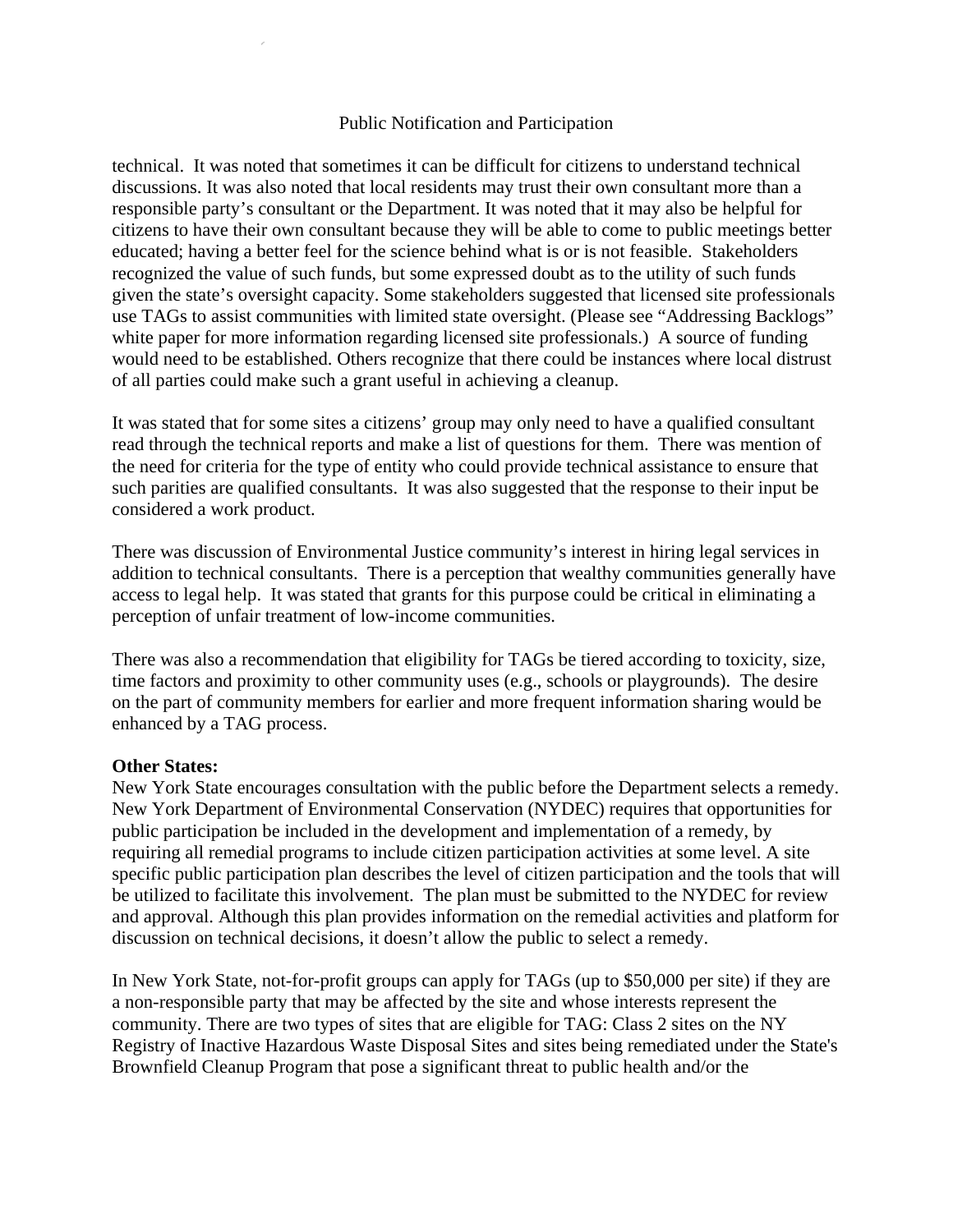environment. The TAG may be used for independent technical assistance for interpretation of existing environmental information, the proposed and selected remedy and its implementation, and for community outreach including disseminating site related environmental information to the affected community. Since January 2006, NYDEC received ten applications for grants but only two were accepted. Eight were rejected either because the site was not applicable or because the applicant did not have the proper Internal Revenue Service designation as a not-for-profit. As of October 2007, there are 505 active Class 2 sites and 797 active sites under the Brownfield Cleanup Program in New York.

Massachusetts has regulations that establish a TAG program. Incorporated citizen groups must be non-responsible parties and have members that live near or are affected by a hazardous waste site to be eligible. Municipal agencies and political entities that operate public water supply systems are also eligible. The site must be ranked by severity and classified as Tier 1 or Tier II, deemed to be adequately regulated pursuant to the Massachusetts Contingency Plan (MCP) or by the Massachusetts Department of Environmental Protection (MADEP), be classified under the old (1988) MCP as Priority or Non-Priority with a Waiver, or on U.S. EPA's National Priority List or deemed adequately regulated. The following activities are eligible for funding: interpretation of technical information and analyses; observation of assessment, sampling, or cleanup activities; analysis of split samples; surveys to gather existing health information; legal advice; public education activities; mediation related to the cleanup efforts. Funding is limited to one grant for any specific site, up to \$10,000. Additional funds may be granted for TAG applications that cover more than two related sites, or a site that includes more than two properties, a single site that has affected more than two municipalities or a single site that has affected more than two environmental media (i.e., air, water, and land).

In Pennsylvania, eligibility is limited to the host municipality of a site where DEP is considering a remedial response. Grants can be used to reimburse costs incurred, up to \$50,000, by a municipality for independent technical review of the proposed cleanup plan. More than 1 grant may be provided if the site is technically complex, if the cleanup operation includes more than 1 phase, or the plan has more than one proposed remedial response plan. The activities eligible for reimbursement include: interpretation of the proposed cleanup plan; technical consulting or reimbursing a township engineer to review studies; meetings with local governments and public; travel costs to meetings and hearings; and preparing comments to be submitted by a municipal official.

California's Department of Toxic Substances Control (DTSC) has extensive public participation requirements during the remediation process. When performing a response action (removal or remedial action), DTSC must provide any persons affected by a response action (removal or remedial action) with the opportunity to participate in the decision-making process, provide fact sheets based on the expressed level of public interest about plans to conduct the major elements of the site investigation and response action(s), as well as provide interested parties with notification of public meetings.